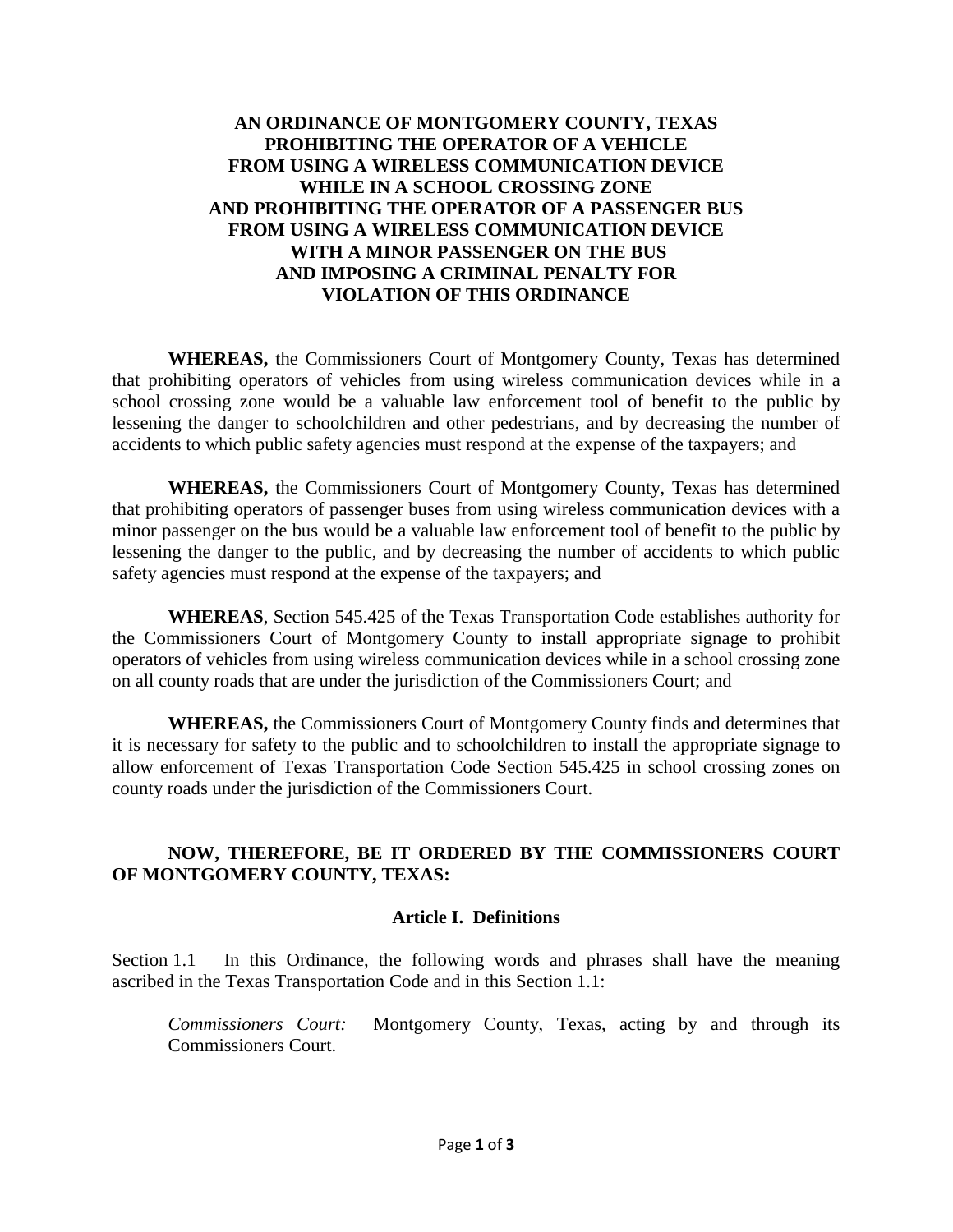*Hands-free device*: Means speakerphone capability or a telephone attachment or other piece of equipment, regardless of whether permanently installed in the motor vehicle, that allows use of the wireless communication device without use of either of the operator's hands.

*Passenger bus*: A motor vehicle used to transport persons and designed to accommodate more than 10 passengers, including the operator.

*Person*: An individual, company, partnership, firm, corporation, association, or other legal entity.

*School crossing zone:* A reduced-speed zone designated on a street by a local authority to facilitate safe crossing of the street by children going to or leaving a public or private elementary or secondary school during the time the reduced speed limit applies.

*Wireless communication device:* A device that uses a commercial mobile service, as defined by 47 U.S.C. Section 332.

# **Article II. Offense**

Section 2.1 Pursuant to the provisions of Section 545.425(b) of the Texas Transportation Code, an operator may not use a wireless communication device while operating a motor vehicle within a school crossing zone, unless the vehicle is stopped, or the wireless communication device is used with a hands-free device.

Section 2.2 Pursuant to the provisions of Section 545.425(c) of the Texas Transportation Code, an operator may not use a wireless communication device while operating a passenger bus with a minor passenger on the bus, unless the passenger bus is stopped.

Section 2.3 The Commissioners of each County precinct shall cause signs to be posted in each respective precinct at the entrance to each school crossing zone in the County, which signs shall comply with the standards described in Texas Transportation Code Section 545.425(b-1) and thereby inform each vehicle operator that the use of a wireless communication device is prohibited in the school crossing zone, and the operator is subject to a fine if the operator uses a wireless communication device in the school crossing zone contrary to this Ordinance and the applicable Texas statute. Each Commissioner shall determine whether the signs to be posted in their respective precinct are to be attached to existing signs or posted as stand-alone signs.

Section 2.4 A person commits a misdemeanor offense punishable by a fine not to exceed Two Hundred (\$200.00) Dollars consistent with Texas Transportation Code Section 542.301 if the person violates this Ordinance.